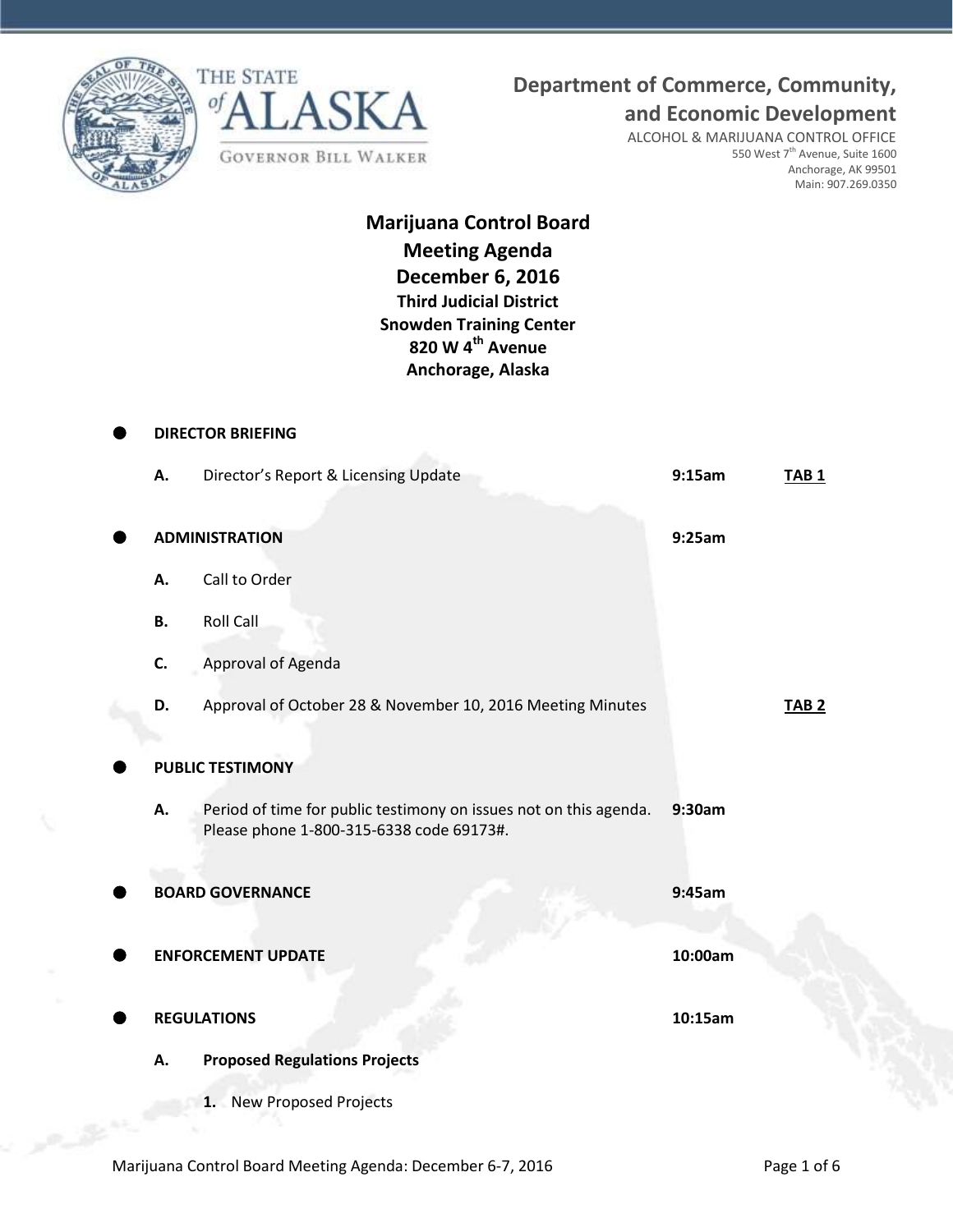*\*Board review of all complete applications is scheduled from 10:30am – 12:00pm and 1:00pm – 4:30pm on December 6, and will continue at 9:30am on December 7, with no set time for any specific application.*

### **APPLICATIONS FROM PREVIOUS MEETINGS**

## **A. Operating Plan Changes**

| 1. | License #10004:                     | <b>Talkeetna Herb Company</b>                                     | TAB <sub>3</sub> |
|----|-------------------------------------|-------------------------------------------------------------------|------------------|
|    | Licensee:                           | Krystal L Dietrich                                                |                  |
|    | License Type:                       | <b>Standard Marijuana Cultivation Facility</b>                    |                  |
|    |                                     | Premises Address: 32500 South Talkeetna Spur Road                 |                  |
|    |                                     | Talkeetna, AK 99676                                               |                  |
|    |                                     | Local Government: Matanuska-Susitna Borough                       |                  |
|    |                                     | Previous Meeting: June 9, 2016 (Tab 7), October 27, 2016 (Tab 17) |                  |
| 2. | License #10112:                     | <b>Great Alaskan Bud Company</b>                                  | TAB <sub>4</sub> |
|    | Licensee:                           | SP&C Enterprises, LLC                                             |                  |
|    | License Type:                       | <b>Standard Marijuana Cultivation Facility</b>                    |                  |
|    |                                     | Premises Address: 1905 Livengood Avenue                           |                  |
|    |                                     | Fairbanks, AK 99701                                               |                  |
|    | Local Government: City of Fairbanks |                                                                   |                  |
|    |                                     | Previous Meeting: July 7-8, 2016 (Tab 34)                         |                  |
| З. | License #10284:                     | <b>Catalyst Cannabis Company</b>                                  | TAB <sub>5</sub> |
|    | Licensee:                           | Broken Dirt, LLC                                                  |                  |
|    | License Type:                       | <b>Standard Marijuana Cultivation Facility</b>                    |                  |
|    |                                     | Premises Address: 5001 Eagle Street, Suite B                      |                  |
|    |                                     | Anchorage, AK 99503                                               |                  |
|    |                                     | Local Government: Municipality of Anchorage                       |                  |
|    |                                     | Previous Meeting: July 7-8, 2016 (Tab 42)                         |                  |
|    |                                     | NEW STANDARD MARIJUANA CULTIVATION FACILITY APPLICATIONS          |                  |
|    | 1. License #10061:                  | <b>High Tide Farms, LLC</b>                                       | TAB <sub>6</sub> |
|    | Licensee:                           | High Tide Farms, LLC                                              |                  |
|    |                                     | Premises Address: 6875 W Snuffy's Road                            |                  |
|    |                                     | Wasilla, AK 99623                                                 |                  |
|    |                                     | Local Government: Matanuska-Susitna Borough                       |                  |
| 2. | License #10092:                     | <b>American Growers Company, LLC</b>                              | TAB <sub>7</sub> |
|    | Licensee:                           | American Growers Company, LLC                                     |                  |
|    |                                     | Premises Address: 13150 East Soapstone Road                       |                  |

Palmer, AK 99645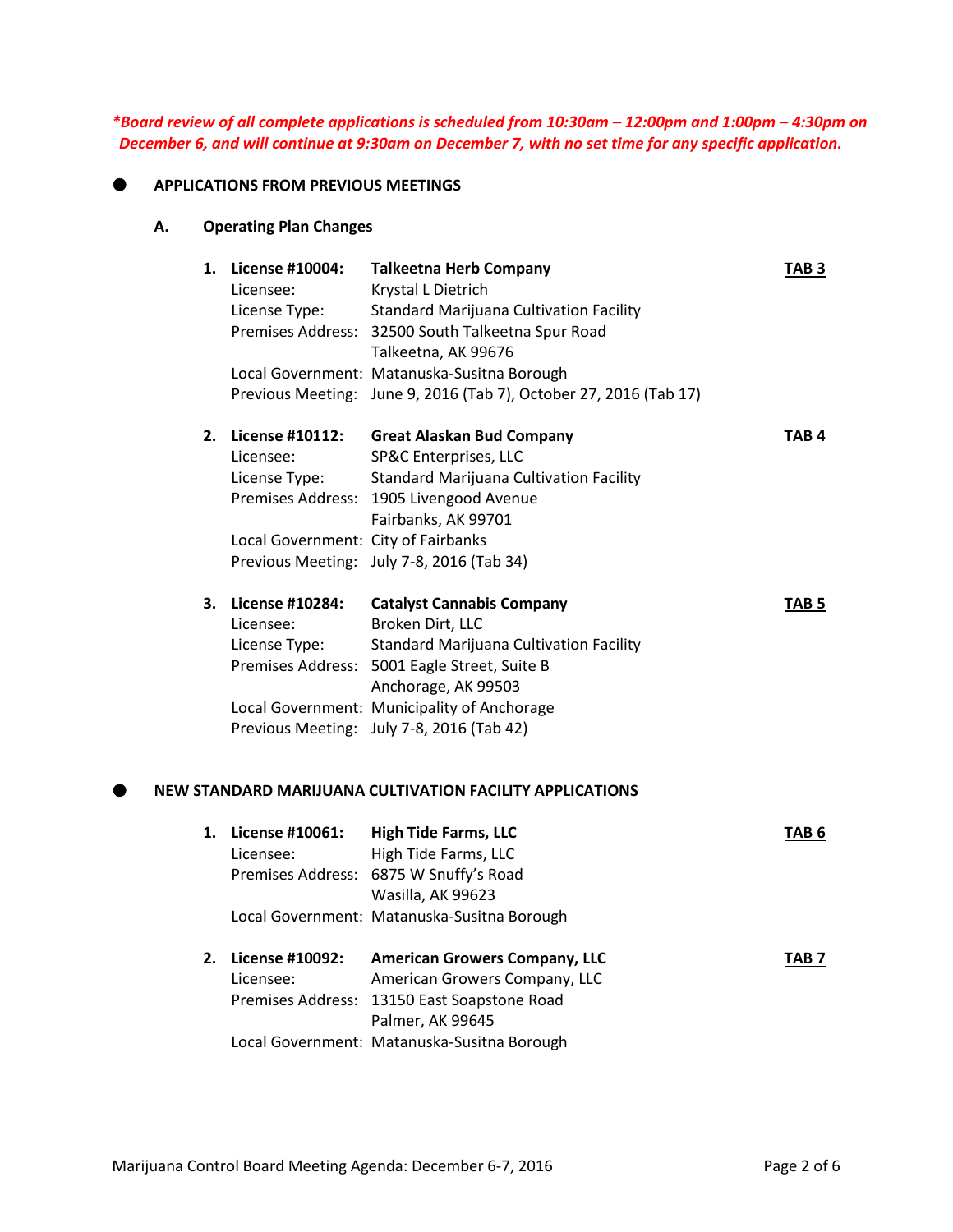| 3. | License #10135:<br>Licensee:<br>Premises Address: 741 Bennett Road | <b>Musky Ox</b><br>Musky Ox, LLC                        | TAB <sub>8</sub> |
|----|--------------------------------------------------------------------|---------------------------------------------------------|------------------|
|    |                                                                    | Fairbanks, AK 99712                                     |                  |
|    |                                                                    | Local Government: Fairbanks North Star Borough          |                  |
| 4. | License #10265:                                                    | Kush Kingdom, LLC                                       | TAB <sub>9</sub> |
|    | Licensee:                                                          | Kush Kingdom, LLC                                       |                  |
|    |                                                                    | Premises Address: 826 E Whitney Road                    |                  |
|    |                                                                    | Anchorage, AK 99501                                     |                  |
|    |                                                                    | Local Government: Municipality of Anchorage             |                  |
| 5. | <b>License #10514:</b>                                             | Boreal, Inc.                                            | <b>TAB 10</b>    |
|    | Licensee:                                                          | Boreal, Inc.                                            |                  |
|    |                                                                    | Premises Address: 2770 Picket Place #2                  |                  |
|    |                                                                    | Fairbanks, AK 99709                                     |                  |
|    |                                                                    | Local Government: Fairbanks North Star Borough          |                  |
|    |                                                                    | NEW LIMITED MARIJUANA CULTIVATION FACILITY APPLICATIONS |                  |
|    |                                                                    |                                                         |                  |
| 1. |                                                                    | License #10024: Art's Alaskan Plantation                | <b>TAB 11</b>    |
|    | Licensee:                                                          | Arthur A Church                                         |                  |
|    | Premises Address: 9444 Blackie Loop                                |                                                         |                  |
|    |                                                                    | Willow, AK 99688                                        |                  |
|    |                                                                    | Local Government: Matanuska-Susitna Borough             |                  |
| 2. | License #10063:                                                    | <b>Bob's Morning Bear Cultivation</b>                   | <b>TAB 12</b>    |
|    | Licensee:                                                          | Brennan J Norden                                        |                  |
|    |                                                                    | Premises Address: 21725 Evelyn May Street               |                  |
|    |                                                                    | Kasilof, AK 99610                                       |                  |
|    |                                                                    | Local Government: Kenai Peninsula Borough               |                  |
| 3. | License #10305: AK Bush Buds, LLC                                  |                                                         | <b>TAB 13</b>    |
|    | Licensee:                                                          | AK Bush Buds, LLC                                       |                  |
|    |                                                                    | Premises Address: Mile 82.5 Richardson Highway          |                  |
|    |                                                                    | Copper Center, AK 99573                                 |                  |
|    | Local Government: None                                             |                                                         |                  |
|    | 4. License #10308:                                                 | <b>GreenDreams Cultivation</b>                          | TAB 14           |
|    | Licensee:                                                          | Birchie J Walter, Tammy L Walter, Steve Baskin          |                  |
|    | Premises Address: 680 Winch Road                                   |                                                         |                  |
|    |                                                                    | Fairbanks, AK 99712                                     |                  |
|    |                                                                    | Local Government: Fairbanks North Star Borough          |                  |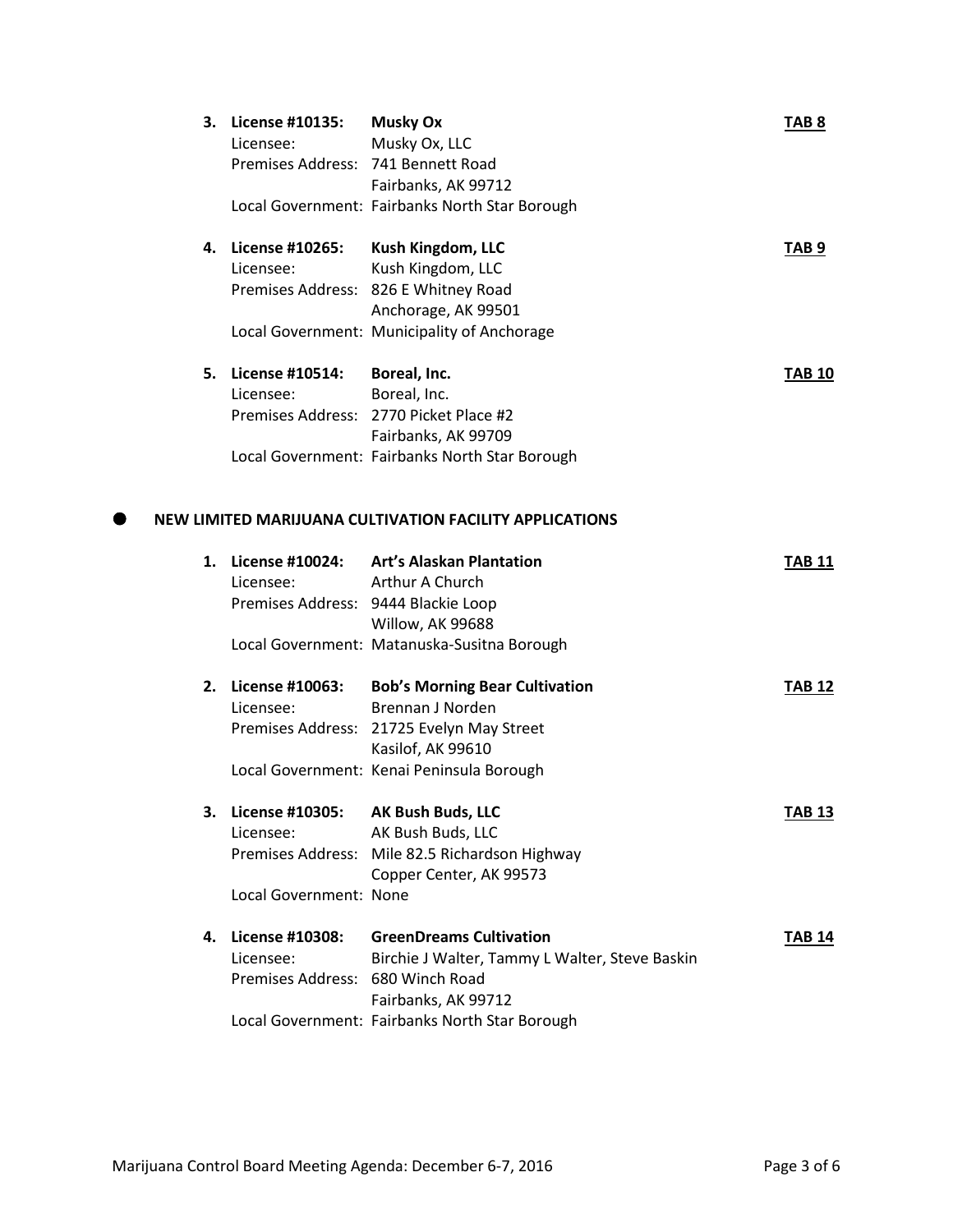## **NEW MARIJUANA PRODUCT MANUFACTURING FACILITY APPLICATIONS**

|    | 1. License #10165:                      | Good, LLC                                                                                       | <b>TAB 15</b> |
|----|-----------------------------------------|-------------------------------------------------------------------------------------------------|---------------|
|    | Licensee:                               | Good, LLC                                                                                       |               |
|    |                                         | Premises Address: 1949 Frank Avenue                                                             |               |
|    |                                         | Fairbanks, AK 99708                                                                             |               |
|    |                                         | Local Government: Fairbanks North Star Borough                                                  |               |
| 2. | <b>License #10828:</b>                  | <b>Glacier Extracts</b>                                                                         | <b>TAB 16</b> |
|    | Licensee:                               | Glacier Extracts, LLC                                                                           |               |
|    |                                         | Premises Address: 8639 Toloff Street, Suite 3                                                   |               |
|    |                                         | Anchorage, AK 99507                                                                             |               |
|    |                                         | Local Government: Municipality of Anchorage                                                     |               |
| З. | <b>License #10886:</b>                  | <b>Good Titrations</b>                                                                          | <b>TAB 17</b> |
|    | Licensee:                               | FSE, Inc.                                                                                       |               |
|    |                                         | Premises Address: 1770 Donald Avenue, Suite B                                                   |               |
|    |                                         | Fairbanks, AK 99701                                                                             |               |
|    |                                         | Local Government: Fairbanks North Star Borough                                                  |               |
| 4. | License #10903:                         | <b>MoMo's Bakery</b>                                                                            | <b>TAB 18</b> |
|    | Licensee:                               | JMP, LLC                                                                                        |               |
|    |                                         | Premises Address: 2917 Spenard Road, Suite 102                                                  |               |
|    |                                         | Anchorage, AK 99503                                                                             |               |
|    |                                         | Local Government: Municipality of Anchorage                                                     |               |
|    | NEW RETAIL MARIJUANA STORE APPLICATIONS |                                                                                                 |               |
|    |                                         |                                                                                                 |               |
|    | 1. License #10138:                      | Northern Lights Indoor Gardens, LLC                                                             | <b>TAB 19</b> |
|    | Licensee:                               | Northern Lights Indoor Gardens, LLC<br>Premises Address: 1321 Sawmill Creek Road, Suite O and P |               |
|    |                                         | Sitka, AK 99835                                                                                 |               |
|    |                                         | Local Government: City and Borough of Sitka                                                     |               |
|    |                                         |                                                                                                 |               |
| 2. | <b>License #10236:</b>                  | AlaskaSense, LLC                                                                                | <b>TAB 20</b> |
|    | Licensee:                               | AlaskaSense, LLC                                                                                |               |
|    |                                         | Premises Address: 521 W Tudor Road, Unit 201                                                    |               |
|    |                                         | Anchorage, AK 99503                                                                             |               |
|    |                                         | Local Government: Municipality of Anchorage                                                     |               |
| 3. | License #10267:                         | <b>AM Delight</b>                                                                               | <b>TAB 21</b> |
|    | Licensee:                               | AM Frontier, Inc.                                                                               |               |
|    |                                         | Premises Address: 3902 Spenard Road                                                             |               |
|    |                                         | Anchorage, AK 99517                                                                             |               |
|    |                                         | Local Government: Municipality of Anchorage                                                     |               |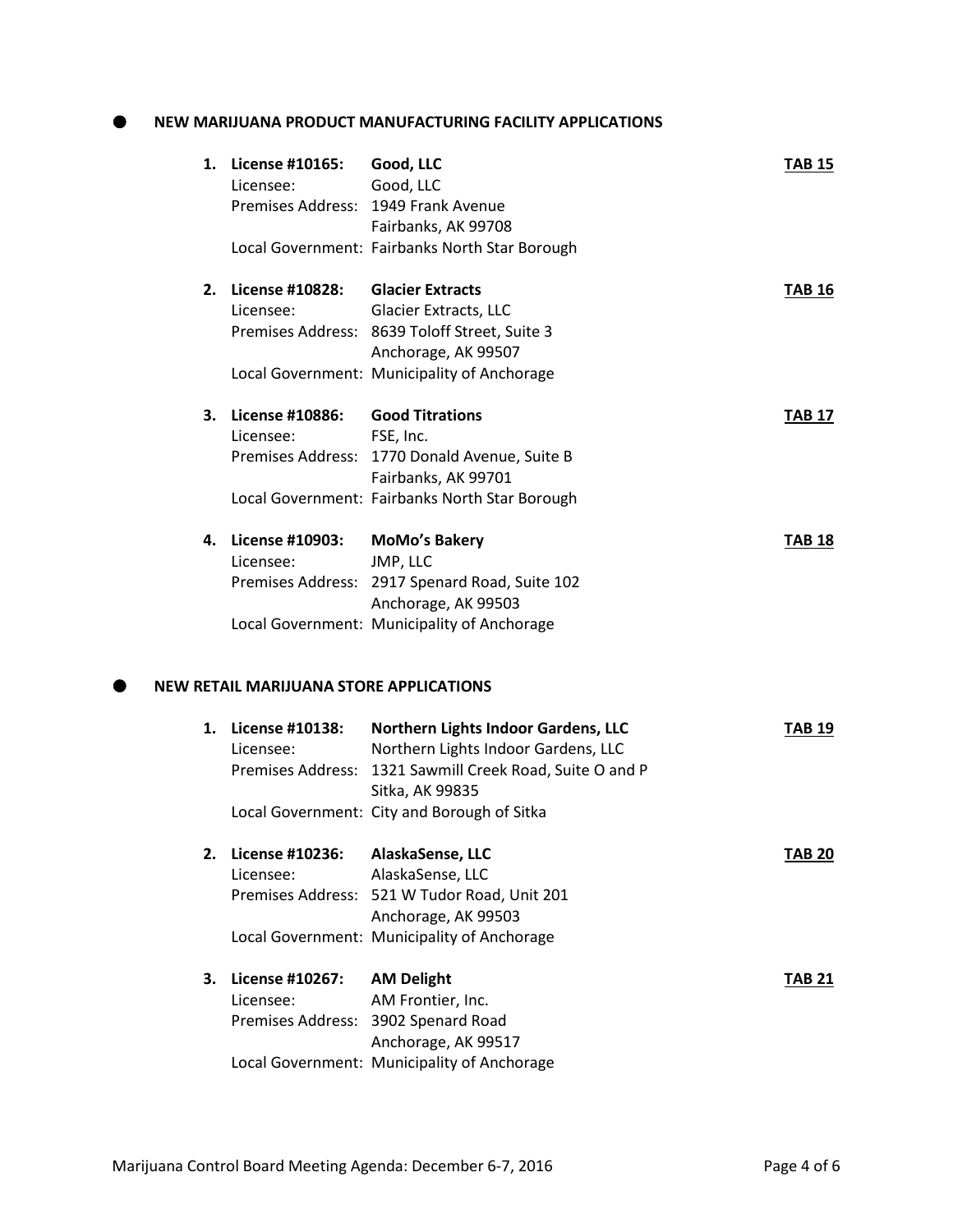| 4. | License #10831:<br>Licensee:                                                                                     | <b>High Bush Buds</b><br>High Bush Buds, Inc.<br>Premises Address: 36312 Irons Avenue, Suite 2<br>Soldotna, AK 99669<br>Local Government: Kenai Peninsula Borough                         | <b>TAB 22</b> |
|----|------------------------------------------------------------------------------------------------------------------|-------------------------------------------------------------------------------------------------------------------------------------------------------------------------------------------|---------------|
| 5. | License #10837:<br>Licensee:                                                                                     | <b>Hillside Natural Wellness</b><br>Hillside Natural Wellness, LLC<br>Premises Address: 8639 Toloff Street, Suite 1<br>Anchorage, AK 99507<br>Local Government: Municipality of Anchorage | <b>TAB 23</b> |
| 6. | License #10864:<br>Licensee:<br>Premises Address: 2612 Eagle Street                                              | <b>AK Fuzzy Budz</b><br>AKGLD, LLC<br>Anchorage, AK 99503<br>Local Government: Municipality of Anchorage                                                                                  | <b>TAB 24</b> |
| 7. | License #10873:<br>Licensee:<br>Local Government: City of Ketchikan                                              | <b>The Stoney Moose</b><br>E & M Holdings, LLC<br>Premises Address: 127 Stedman Street<br>Ketchikan, AK 99901                                                                             | <b>TAB 25</b> |
| 8. | <b>License #10883:</b><br>Licensee:<br>Premises Address: 726 Water Street<br>Local Government: City of Ketchikan | <b>Rainforest Cannabis</b><br>Gary Croy, Lorraine C Kolanko, Jason C Kolanko<br>Ketchikan, AK 99901                                                                                       | <b>TAB 26</b> |
| 9. | <b>License #10890:</b><br>Licensee:<br>Premises Address: 735 W. 4 <sup>th</sup> Avenue                           | <b>True North Cannabis</b><br>T.M.T, LLC<br>Anchorage, AK 99501<br>Local Government: Municipality of Anchorage                                                                            | <b>TAB 27</b> |
|    | 10. License #10975:<br>Licensee:<br>Premises Address: 221 E 5 <sup>th</sup> Avenue                               | <b>Satori</b><br>Baker Industries, LLC<br>Anchorage, AK 99501<br>Local Government: Municipality of Anchorage                                                                              | <b>TAB 28</b> |

# **ADJOURN 4:30pm**